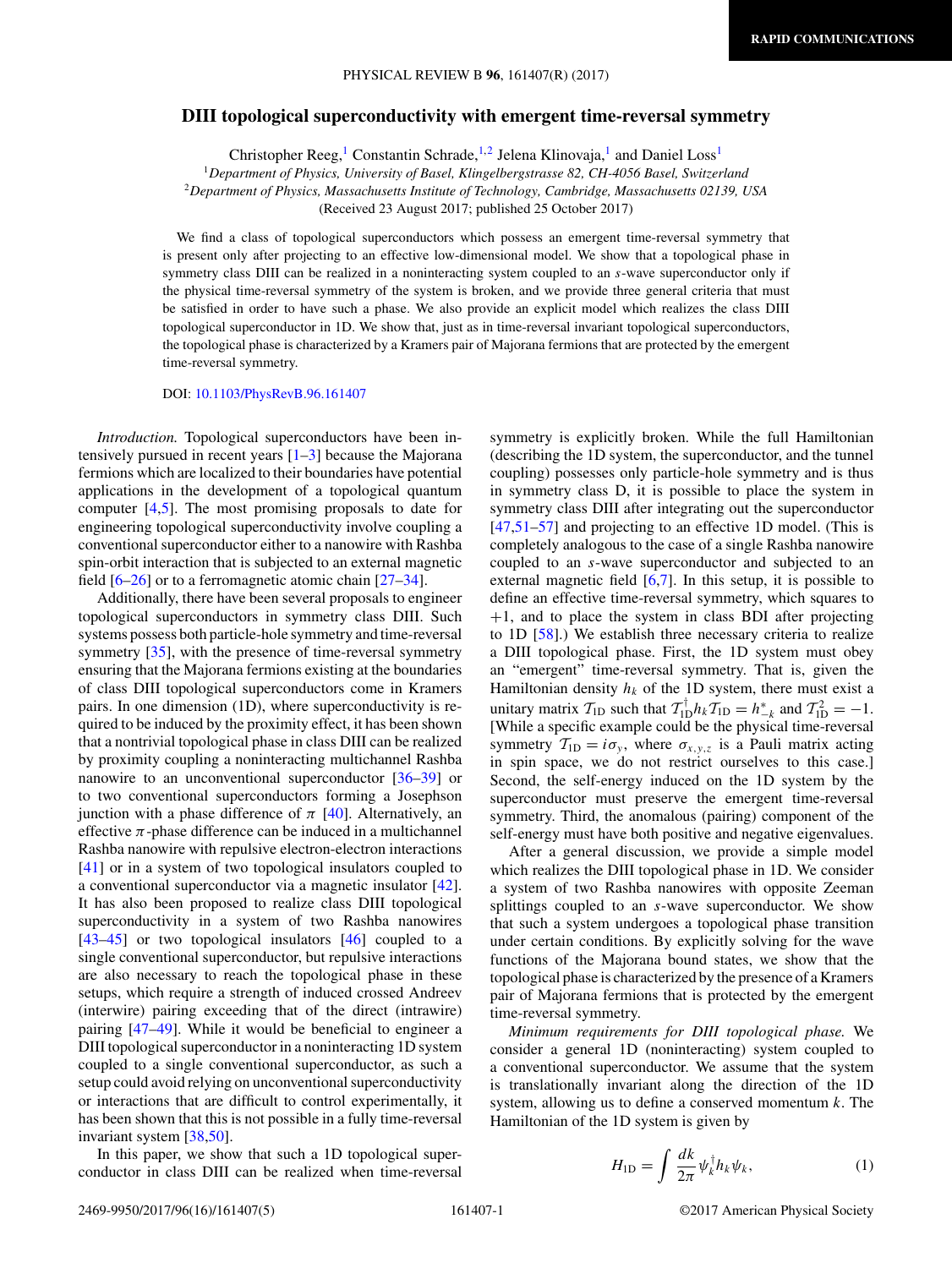<span id="page-1-0"></span>where  $\psi_k$  is a spinor annihilation operator acting on all internal degrees of freedom of the 1D system (spin, subband, etc.) and  $h_k$  is a Hermitian matrix. We assume that there exists a unitary matrix  $T_{1D}$  which acts as an effective time-reversal symmetry on the Hamiltonian, such that  $T_{1D}^{\dagger} h_k T_{1D} = h_{-k}^*$  and  $T_{1D}^2 = -1$ . Introducing the Nambu spinor  $\Psi_k^{\dagger} = (\psi_k^{\dagger}, \psi_{-k}^T T_{1D}),$ the Hamiltonian Eq. [\(1\)](#page-0-0) can be expressed as

$$
H_{\rm 1D} = \frac{1}{2} \int \frac{dk}{2\pi} \Psi_k^{\dagger} \mathcal{H}_k^{\rm 1D} \Psi_k, \tag{2}
$$

where  $\mathcal{H}_k = \tau_z h_k$  and  $\tau_{x,y,z}$  is a Pauli matrix acting in Nambu space.

The 1D system is coupled to a conventional superconductor which is described by a BCS Hamiltonian,

$$
H_{\rm sc} = \frac{1}{2} \int \frac{dk}{2\pi} \int d\mathbf{r}_{\perp} \eta_k^{\dagger}(\mathbf{r}_{\perp}) \mathcal{H}_k^{\rm sc}(\mathbf{r}_{\perp}) \eta_k(\mathbf{r}_{\perp}), \qquad (3)
$$

where **r**<sup>⊥</sup> denotes directions transverse to the 1D system and  $\eta_k^{\dagger} = (\eta_{k\uparrow}^{\dagger}, \eta_{k\downarrow}^{\dagger}, -\eta_{-k\downarrow}, \eta_{-k\uparrow})$  is a spinor creation operator in Nambu ⊗ spin space. The Hamiltonian density in this basis is given by  $\mathcal{H}_k^{\text{sc}}(\mathbf{r}_\perp) = \tau_z[(k^2 - \nabla_\perp^2)/2m_s - \mu_s] + \tau_x \Delta$ , where  $m_s$ ,  $\mu_s$ , and  $\Delta$  are the effective mass, chemical potential, and pairing potential of the superconductor, respectively. The superconductor is time-reversal invariant,  $T_{sc}^{\dagger} \mathcal{H}_{k}^{sc} T_{sc} = \mathcal{H}_{-k}^{sc*}$ , where  $T_{\rm sc} = i\sigma_{\rm v}$  is the physical time-reversal operator, with  $\sigma_{x,y,z}$  the Pauli matrix acting in spin space.

We allow for a linear coupling between the 1D system and the superconductor of the form

$$
H_t = \frac{1}{2} \int \frac{dk}{2\pi} \int d\mathbf{r}_{\perp} [\eta_k^{\dagger}(\mathbf{r}_{\perp}) T_k(\mathbf{r}_{\perp}) \Psi_k + \text{H.c.}]. \tag{4}
$$

The tunneling matrix in Nambu space,  $T_k(\mathbf{r}_\perp)$ , can be expressed generally as

$$
T_k = T_k^0 + \tau_z T_k^z,\tag{5}
$$

where  $T_k^0 = [t_k - T_{\rm sc}^\dagger t_{-k}^*T_{\rm ID}]/2, T_k^z = [t_k + T_{\rm sc}^\dagger t_{-k}^*T_{\rm ID}]/2$ , and  $t_k$  is a tunneling matrix acting on all additional degrees of freedom in the system  $[59]$ . Combining Eqs.  $(2)$ – $(4)$ , the full Hamiltonian can be expressed as

$$
H = \frac{1}{2} \int \frac{dk}{2\pi} \left( \Psi_k^{\dagger} \quad \eta_k^{\dagger} \right) \left( \begin{matrix} \mathcal{H}_k^{\mathrm{ID}} & T_k^{\dagger} \\ T_k & \mathcal{H}_k^{\mathrm{sc}} \end{matrix} \right) \left( \begin{matrix} \Psi_k \\ \eta_k \end{matrix} \right), \tag{6}
$$

where we suppress explicit reference to **r**<sup>⊥</sup> for brevity. Note that the time-reversal symmetry of the full Hamiltonian is broken by having  $T_k^0 \neq 0$ ; i.e.,  $T^{\dagger} \mathcal{H}_k T \neq \mathcal{H}_{-k}^*$ , where  $\mathcal{H}_k$  is the Hamiltonian density of Eq. (6) and  $T = diag(T_{1D}, T_{sc})$ .

We now project our system to an effective 1D model by integrating out the superconductor [\[47,51–57\]](#page-4-0). The superconductor induces a self-energy on the 1D system given by

$$
\Sigma_{k,\omega} = \int d\mathbf{r}_{\perp} \int d\mathbf{r}'_{\perp} T_k^{\dagger}(\mathbf{r}_{\perp}) G_{k,\omega}^{\rm sc}(\mathbf{r}_{\perp},\mathbf{r}'_{\perp}) T_k(\mathbf{r}'_{\perp}), \quad (7)
$$

where  $G_{k,\omega}^{\text{sc}}(\mathbf{r}_{\perp},\mathbf{r}'_{\perp})$  is the Matsubara Green's function of the bare superconductor, defined such that [*iω* −  $\mathcal{H}_k^{\text{sc}}(\mathbf{r}_\perp) \big| G_{k,\omega}^{\text{sc}}(\mathbf{r}_\perp \cdot \mathbf{r}'_\perp) = \delta(\mathbf{r}_\perp - \mathbf{r}'_\perp)$ . In the limit of weak tunneling, when the relevant pairing energies in the 1D system are  $\omega \ll \Delta$ , it is sufficient to evaluate the self-energy at  $\omega = 0$ . In this case, the system is described by an effective 1D Hamiltonian given by  $\mathcal{H}_k^{\text{eff}} = \mathcal{H}_k^{\text{1D}} + \Sigma_k$ . Since it was already

assumed that  $\mathcal{H}_k^{\text{1D}}$  obeys an effective time-reversal symmetry, the Hamiltonian  $\mathcal{H}_k^{\text{eff}}$  is in class DIII if the self-energy of Eq. (7) preserves this symmetry,

$$
\mathcal{T}_{1D}^{\dagger} \Sigma_k \mathcal{T}_{1D} = \Sigma_{-k}^*.
$$
 (8)

Hence,  $T_{1D}$  acts as an emergent time-reversal symmetry which exists only in the low-dimensional subspace. Assuming that the self-energy satisfies Eq.  $(8)$ , we can decompose it into normal and anomalous parts as

$$
\Sigma_k = \tau_z \Sigma_k^N + \tau_x \Sigma_k^A, \tag{9}
$$

where  $\Sigma_k^N = G_k^N (T_k^{0\dagger} T_k^0 + T_k^{z\dagger} T_k^z)$  and  $\Sigma_k^A = G_k^A (T_k^{0\dagger} T_k^0 T_k^{z\dagger} T_k^z$ ) [\[60\]](#page-4-0). In arriving at Eq. (9), we have utilized the fact that the superconducting Green's function can be similarly decomposed as  $G_k^{\text{sc}} = \tau_z G_k^N + \tau_x G_k^A$ , where  $G_k^N$  and  $G_k^A$  are scalars.

The anomalous self-energy, which represents the induced pairing in the 1D system, can be expressed in a form

$$
\Sigma_k^A = \Sigma_k^z - \Sigma_k^0,\tag{10}
$$

where  $\Sigma_k^i = -G_k^A T_k^{i\dagger} T_k^i$ . It has been well demonstrated that the class DIII topological invariant can take a nontrivial value only if there exist at least two bands with opposite sign of the pairing potential [\[38,40,41,50,61\]](#page-4-0), or, equivalently, that the anomalous component of the self-energy has both positive and negative eigenvalues. It was also shown in Ref. [\[50\]](#page-4-0) that  $\Sigma_k^z$  is always a positive semidefinite matrix, and by extension it is straightforward to show that  $\Sigma_k^0$  is also always positive semidefinite. Consequently, it is only possible for the DIII topological invariant to take a nontrivial value if both  $\Sigma_k^z$  and  $\Sigma_k^0$  are nonzero, as the anomalous self-energy is not restricted to be either positive or negative semidefinite in this case. Note that it was concluded in Ref. [\[50\]](#page-4-0) that the DIII invariant always takes a trivial value because it was assumed that the full tunneling Hamiltonian [Eq. (6)] is time-reversal symmetric, and hence  $T_k^0 = \Sigma_k^0 = 0$ . However, this is an unnecessarily restrictive assumption which is valid only for a certain subclass of one-dimensional DIII systems.

We have thus established three minimal criteria to realize a class DIII topological phase in a noninteracting 1D system: the bare 1D system must obey an effective time-reversal symmetry, the self-energy induced by the superconductor must preserve this symmetry, and the anomalous self-energy must have both positive and negative eigenvalues. The final requirement can be satisfied only if the full tunneling Hamiltonian [Eq. (6)] is not time-reversal invariant. We will now provide a model which satisfies all three criteria, showing indeed that the class DIII topological phase can be realized.

*Model.* We consider the geometry shown in Fig. [1.](#page-2-0) Two Rashba nanowires, separated by a distance *d* (let us take one wire to be located at  $z = 0$  and the other at  $z = d$ , are coupled to an infinite 2D *s*-wave superconducting plane. We take the two nanowires to have opposite Zeeman splitting, which can be achieved by applying an antiparallel external magnetic field to each wire or by applying a uniform external magnetic field to two wires with opposite *g*-factors.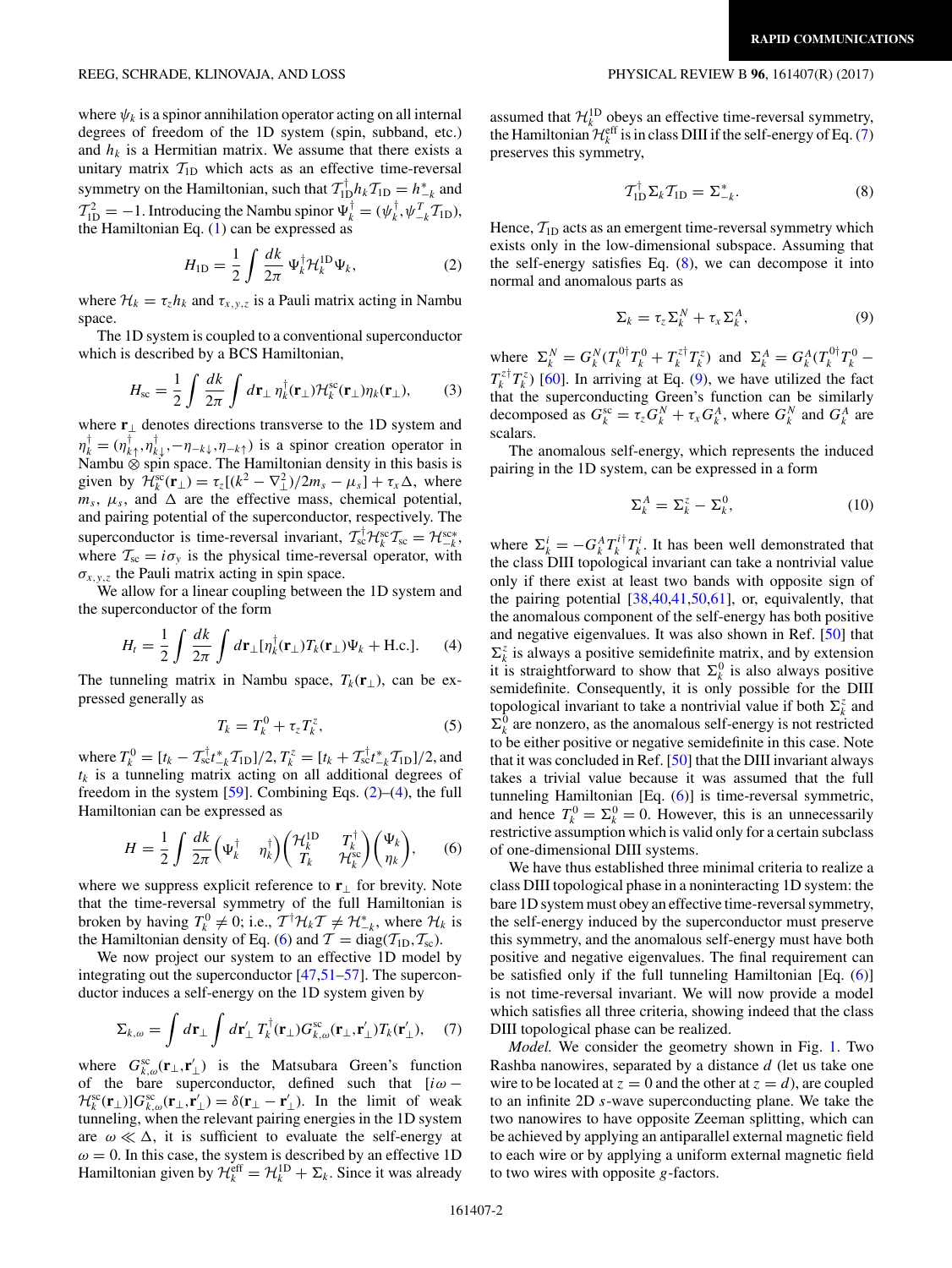<span id="page-2-0"></span>

FIG. 1. Two nanowires, separated by a distance *d*, are coupled to an infinite superconducting plane. The two nanowires are assumed to have opposite Zeeman splittings.

The two nanowires are described by the Hamiltonian density

$$
h_k = \xi_k - \alpha k \sigma_z - \Delta_Z \lambda_z \sigma_x, \qquad (11)
$$

where  $\xi_k = k^2/2m_w - \mu_w$  ( $m_w$  is the effective mass and  $\mu_w$ ) the chemical potential of the nanowires),  $\alpha$  is the Rashba spin-orbit interaction constant (we choose our spin quantization axis along the direction of the effective Rashba field), and  $\Delta_Z = g \mu_B B/2$  is the Zeeman splitting in an external magnetic field of strength *B* (*g* is the nanowire *g*-factor and  $\mu_B$  is the Bohr magneton). The Pauli matrix  $\lambda_{x,y,z}$  acts in left/right wire space. Crucially, we impose that the two nanowires are identical, with only a change in the sign of the Zeeman splitting. Although the Zeeman term in Eq. (11) explicitly breaks time reversal, the Hamiltonian density obeys an effective time-reversal symmetry  $T_{1D}^{\dagger}h_kT_{1D} = h_{-k}^*$ , where  $T_{1D} = i\lambda_x \sigma_y$  and  $T_{1D}^2 = -1$ .

The self-energy induced on the two nanowires by the superconductor is given in Eq. [\(7\)](#page-1-0). Assuming that  $\mu_s \gg \mu_w$ , we evaluate the Green's function of the bulk 2D superconwe evaluate the Green's function of the bulk 2D superconductor for momenta  $k \ll k_{Fs}$  ( $k_{Fs} = \sqrt{2m_s\mu_s}$  is the Fermi momentum of the superconductor) to give

$$
G_{0,0}^{\rm sc}(z,z') = -\frac{1}{v_{Fs}}[\tau_x \cos(k_{Fs}|z-z'|) - \tau_z \sin(k_{Fs}|z-z'|)]e^{-|z-z'|/\xi_s}, \qquad (12)
$$

where  $\xi_s = v_{Fs} / \Delta$  is the coherence length and  $v_{Fs} = k_{Fs} / m_s$ the Fermi velocity of the superconductor (we have also expanded in the limit  $\mu_s \gg \Delta$ ). We assume local spinand momentum-independent tunneling of the form  $t_k(z) =$  $[t\delta(z)$  *t* $\delta(z - d)$ ], where *t* is a (scalar) tunneling amplitude which has the same strength in both nanowires. This gives  $T_k^0 = t_k(1 - \lambda_x)/2$  and  $T_k^z = t_k(1 + \lambda_x)/2$ . Evaluating the self-energy Eq. [\(7\)](#page-1-0), we find

$$
\Sigma = \Gamma \tau_z \lambda_x + \tau_x (\Delta_c + \Delta_d \lambda_x), \tag{13}
$$

where we define a single-particle interwire tunnel coupling  $\Gamma = \gamma \sin(k_{Fs}d)e^{-d/\xi_s}$ , an induced direct (intrawire) pairing potential  $\Delta_d = \gamma$ , and an induced crossed Andreev (interwire) pairing potential  $\Delta_c = \gamma \cos(k_{Fs}d)e^{-d/\xi_s}$  [\[47\]](#page-4-0). Here,  $\gamma =$  $t^2/v_{Fs}$  is a tunneling energy scale. Note that the pairing potentials always satisfy  $\Delta_d > \Delta_c$ .



FIG. 2. Phase diagram of our model. A phase boundary at  $\Delta_Z^2 =$  $\Delta_d^2 - \Delta_c^2$  separates trivial and DIII topological superconducting phases. The topological phase is characterized by the presence of a Kramers pair of Majorana fermions that is protected by the emergent time-reversal symmetry.

Taking into account the self-energy, the effective Hamiltonian describing the double nanowire system is given by

$$
\mathcal{H}_k^{\text{eff}} = \tau_z(\xi_k - \alpha k \sigma_z - \Delta_Z \lambda_z \sigma_x + \Gamma \lambda_x) + \tau_x (\Delta_c + \Delta_d \lambda_x).
$$
\n(14)

Because the self-energy preserves the effective time-reversal symmetry,  $T_{1D}^{\dagger} \Sigma T_{1D} = \Sigma^*$ , we also have  $T_{1D}^{\dagger} \mathcal{H}_k^{\text{eff}} T_{1D} = \mathcal{H}_{-k}^{\text{eff}*}$ . Additionally, the effective Hamiltonian possesses a particlehole symmetry  $\mathcal{P}^{\dagger} \mathcal{H}^{\text{eff}}_k \mathcal{P} = -\mathcal{H}^{\text{eff}*}_{-k}$ , where  $\mathcal{P} = \tau_y \lambda_x \sigma_y$  is a unitary matrix satisfying  $\mathcal{P}^2 = 1$ . Finally, the effective Hamiltonian possesses a chiral symmetry  $\{\mathcal{C}, \mathcal{H}_k^{\text{eff}}\} = 0$ , where  $C = T_{1D}P = i\tau_y$ . These three properties of the Hamiltonian place it in the DIII symmetry class. Additionally, the anomalous self-energy  $\Sigma^A = \Delta_c + \Delta_d \lambda_x$  has both positive and negative eigenvalues,  $\Delta_c \pm \Delta_d$ . Because all of our previously established criteria are met in this setup, it is possible to have a topological phase.

To determine whether such a topological phase exists in this setup, we search for a  $k = 0$  gap-closing transition by enforcing  $det(\mathcal{H}_0^{\text{eff}}) = 0$ . We find

$$
\det \left( \mathcal{H}_0^{\text{eff}} \right) = \left\{ \Delta_Z^4 + 2\Delta_Z^2 \left( \Gamma^2 - \Delta_d^2 + \Delta_c^2 - \mu_w^2 \right) \right. \\ \left. + \left[ (\Delta_d - \Delta_c)^2 + (\Gamma - \mu_w)^2 \right] \left[ (\Delta_d + \Delta_c)^2 \right. \\ \left. + (\Gamma + \mu_w)^2 \right] \right\}^2, \tag{15}
$$

which yields a gap closing at the critical Zeeman splitting  $(\Delta_Z^c)^2 = \Delta_d^2 - \Delta_c^2 + \mu_w^2 - \Gamma^2 \pm 2i(\mu_w \Delta_c - \Gamma \Delta_d).$ Therefore, in order to have a physical transition, the chemical potential of the nanowires must be tuned to  $\mu_w = \Gamma \Delta_d / \Delta_c$ . For simplicity, let us assume that the system is tuned in such a way that the interwire tunnel coupling vanishes,  $\Gamma = 0$ [which can be done by tuning  $sin(k_{Fs}d) = 0$ ]. In this case, the critical Zeeman splitting at which the gap closes is given by

$$
\Delta_Z^c = \sqrt{\Delta_d^2 - \Delta_c^2}.\tag{16}
$$

The phase diagram of our model is displayed in Fig. 2. We find two distinct phases whose topological characterization can be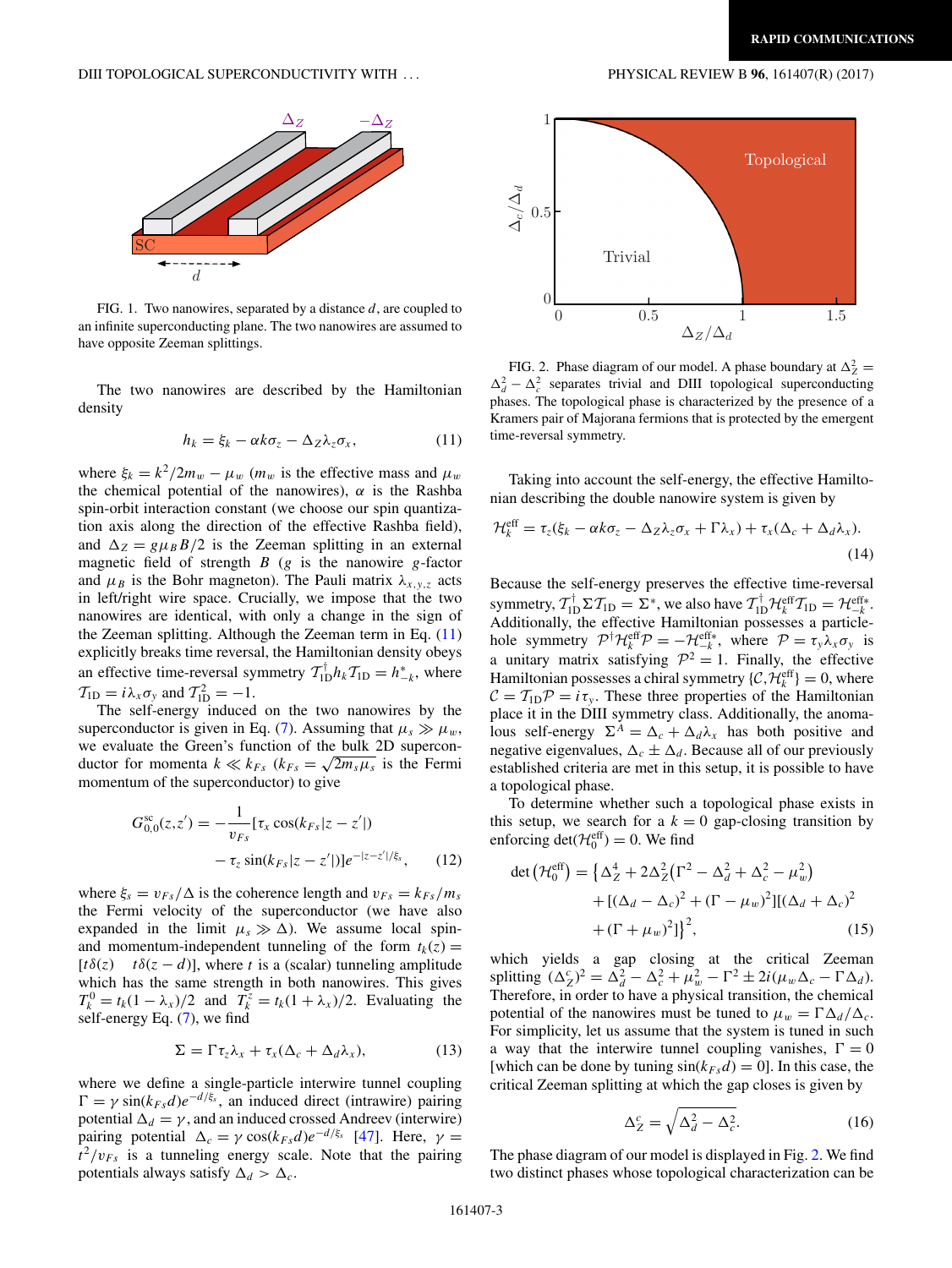<span id="page-3-0"></span>inferred along the line  $\Delta_c = 0$ , corresponding to the case when the two wires are decoupled  $(d \gg \xi_s)$ . For  $\Delta_Z < \Delta_d$ , both wires are in a topologically trivial phase. For  $\Delta z > \Delta_d$ , both wires are in a topologically nontrivial phase, with each wire hosting its own distinct pair of Majorana bound states. Because the number of Majorana bound states is a topological invariant that cannot be changed without closing the gap, we conclude that  $\Delta_Z^2 < \Delta_d^2 - \Delta_c^2$  corresponds to a topologically trivial phase while  $\Delta_Z^2 > \Delta_d^2 - \Delta_c^2$  corresponds to a topologically nontrivial phase with two pairs of Majorana bound states.

To further establish the presence of a topologically nontrivial phase, we explicitly solve for the wave functions of the Majorana bound states. We now take our nanowires to be semi-infinite  $(x > 0)$ , and we assume that the effective Hamiltonian of Eq. [\(14\)](#page-2-0) remains valid for the semi-infinite case after replacing  $k \rightarrow -i\partial_x$  [\[62\]](#page-4-0). States in the nanowires obey a Bogoliubov-de Gennes equation given by  $\mathcal{H}_{eff}(x)\phi(x) =$  $E\phi(x)$ . By constructing a general zero-energy solution and imposing a vanishing boundary condition  $\phi(0) = 0$ , we find two Majorana bound state solutions in the topological phase  $(\Delta_Z^2 > \Delta_d^2 - \Delta_c^2)$  and no solutions in the trivial phase  $(\Delta_Z^2 <$  $\Delta_d^2 - \Delta_c^2$ ). The full analytical expressions for the wave functions are given in the limit of strong spin-orbit interaction  $(m_w \alpha^2 \gg \Delta_d, \Delta_c, \Delta_z)$  in the Supplemental Material [\[60\]](#page-4-0). We find that the two Majorana wave functions in the topological phase are orthogonal,

$$
\phi_2^{\dagger}(x)\phi_1(x) = 0, \tag{17}
$$

and related by the effective time-reversal symmetry,

$$
\phi_1(x) = T_{1D}\phi_2^*(x), \n\phi_2(x) = -T_{1D}\phi_1^*(x).
$$
\n(18)

Hence, the two Majorana bound states in the system form a Kramers pair that is protected by the emergent time-reversal

- [1] J. Alicea, [Rep. Prog. Phys.](https://doi.org/10.1088/0034-4885/75/7/076501) **[75](https://doi.org/10.1088/0034-4885/75/7/076501)**, [076501](https://doi.org/10.1088/0034-4885/75/7/076501) [\(2012\)](https://doi.org/10.1088/0034-4885/75/7/076501).
- [2] M. Leijnse and K. Flensberg, [Semicond. Sci. Technol.](https://doi.org/10.1088/0268-1242/27/12/124003) **[27](https://doi.org/10.1088/0268-1242/27/12/124003)**, [124003](https://doi.org/10.1088/0268-1242/27/12/124003) [\(2012\)](https://doi.org/10.1088/0268-1242/27/12/124003).
- [3] C. W. J. Beenakker, [Annu. Rev. Condens. Matter Phys.](https://doi.org/10.1146/annurev-conmatphys-030212-184337) **[4](https://doi.org/10.1146/annurev-conmatphys-030212-184337)**, [113](https://doi.org/10.1146/annurev-conmatphys-030212-184337) [\(2013\)](https://doi.org/10.1146/annurev-conmatphys-030212-184337).
- [4] A. Y. Kitaev, [Phys. Usp.](https://doi.org/10.1070/1063-7869/44/10S/S29) **[44](https://doi.org/10.1070/1063-7869/44/10S/S29)**, [131](https://doi.org/10.1070/1063-7869/44/10S/S29) [\(2001\)](https://doi.org/10.1070/1063-7869/44/10S/S29).
- [5] C. Nayak, S. H. Simon, A. Stern, M. Freedman, and S. Das Sarma, [Rev. Mod. Phys.](https://doi.org/10.1103/RevModPhys.80.1083) **[80](https://doi.org/10.1103/RevModPhys.80.1083)**, [1083](https://doi.org/10.1103/RevModPhys.80.1083) [\(2008\)](https://doi.org/10.1103/RevModPhys.80.1083).
- [6] R. M. Lutchyn, J. D. Sau, and S. Das Sarma, [Phys. Rev. Lett.](https://doi.org/10.1103/PhysRevLett.105.077001) **[105](https://doi.org/10.1103/PhysRevLett.105.077001)**, [077001](https://doi.org/10.1103/PhysRevLett.105.077001) [\(2010\)](https://doi.org/10.1103/PhysRevLett.105.077001).
- [7] Y. Oreg, G. Refael, and F. von Oppen, [Phys. Rev. Lett.](https://doi.org/10.1103/PhysRevLett.105.177002) **[105](https://doi.org/10.1103/PhysRevLett.105.177002)**, [177002](https://doi.org/10.1103/PhysRevLett.105.177002) [\(2010\)](https://doi.org/10.1103/PhysRevLett.105.177002).
- [8] J. Alicea, [Phys. Rev. B](https://doi.org/10.1103/PhysRevB.81.125318) **[81](https://doi.org/10.1103/PhysRevB.81.125318)**, [125318](https://doi.org/10.1103/PhysRevB.81.125318) [\(2010\)](https://doi.org/10.1103/PhysRevB.81.125318).
- [9] D. Chevallier, D. Sticlet, P. Simon, and C. Bena, [Phys. Rev. B](https://doi.org/10.1103/PhysRevB.85.235307) **[85](https://doi.org/10.1103/PhysRevB.85.235307)**, [235307](https://doi.org/10.1103/PhysRevB.85.235307) [\(2012\)](https://doi.org/10.1103/PhysRevB.85.235307).
- [10] B. I. Halperin, Y. Oreg, A. Stern, G. Refael, J. Alicea, and F. von Oppen, [Phys. Rev. B](https://doi.org/10.1103/PhysRevB.85.144501) **[85](https://doi.org/10.1103/PhysRevB.85.144501)**, [144501](https://doi.org/10.1103/PhysRevB.85.144501) [\(2012\)](https://doi.org/10.1103/PhysRevB.85.144501).
- [11] D. Sticlet, C. Bena, and P. Simon, [Phys. Rev. Lett.](https://doi.org/10.1103/PhysRevLett.108.096802) **[108](https://doi.org/10.1103/PhysRevLett.108.096802)**, [096802](https://doi.org/10.1103/PhysRevLett.108.096802) [\(2012\)](https://doi.org/10.1103/PhysRevLett.108.096802).
- [12] J. Klinovaja, P. Stano, and D. Loss, [Phys. Rev. Lett.](https://doi.org/10.1103/PhysRevLett.109.236801) **[109](https://doi.org/10.1103/PhysRevLett.109.236801)**, [236801](https://doi.org/10.1103/PhysRevLett.109.236801) [\(2012\)](https://doi.org/10.1103/PhysRevLett.109.236801).

symmetry. We note that the Kramers degeneracy is lifted when the effective time-reversal symmetry is broken (for example by differences in the effective Hamiltonians of the two nanowires), which causes the Majorana bound states to split to finite energy. However, these subgap bound states persist at low energies provided that the symmetry breaking effect is smaller than the gap.

*Conclusions.* We have shown that a topological superconductor in symmetry class DIII can be realized in a noninteracting 1D system proximity coupled to a conventional superconductor. Crucially, the full Hamiltonian (incorporating the 1D system, the parent superconductor, and the tunneling term) must not possess an effective time-reversal symmetry, with such a symmetry emerging only after projection to an effective 1D model. We provide an explicit example realizing such a class DIII topological superconductor, showing that the topological phase is characterized by a Kramers pair of Majorana bound states which is protected by the effective time-reversal symmetry of the system. We believe that our general criteria can be applied to realize class DIII topological superconductivity in a multitude of additional systems coupled to a bulk *s*-wave superconductor, for example in nanowires with helical magnetization of opposite helicity, antiferromagnetically coupled spin chains, magnetic topological insulators with opposite magnetization, or ferromagnetic atomic chains with opposite magnetization.

*Note added.* Upon completion of this manuscript, we became aware of a very recent preprint, Ref. [\[63\]](#page-4-0), which discusses the realization of a class DIII topological phase in 2D antiferromagnetic quantum spin Hall insulators, providing an additional physical realization of the three topological criteria proposed in the present Rapid Communication.

*Acknowledgments*. This work was supported by the Swiss National Science Foundation and the NCCR QSIT.

- [13] E. Prada, P. San-Jose, and R. Aguado, [Phys. Rev. B](https://doi.org/10.1103/PhysRevB.86.180503) **[86](https://doi.org/10.1103/PhysRevB.86.180503)**, [180503\(R\)](https://doi.org/10.1103/PhysRevB.86.180503) [\(2012\)](https://doi.org/10.1103/PhysRevB.86.180503).
- [14] F. Domínguez, F. Hassler, and G. Platero, [Phys. Rev. B](https://doi.org/10.1103/PhysRevB.86.140503) **[86](https://doi.org/10.1103/PhysRevB.86.140503)**, [140503](https://doi.org/10.1103/PhysRevB.86.140503) [\(2012\)](https://doi.org/10.1103/PhysRevB.86.140503).
- [15] W. DeGottardi, M. Thakurathi, S. Vishveshwara, and D. Sen, [Phys. Rev. B](https://doi.org/10.1103/PhysRevB.88.165111) **[88](https://doi.org/10.1103/PhysRevB.88.165111)**, [165111](https://doi.org/10.1103/PhysRevB.88.165111) [\(2013\)](https://doi.org/10.1103/PhysRevB.88.165111).
- [16] E. Vernek, P. H. Penteado, A. C. Seridonio, and J. C. Egues, [Phys. Rev. B](https://doi.org/10.1103/PhysRevB.89.165314) **[89](https://doi.org/10.1103/PhysRevB.89.165314)**, [165314](https://doi.org/10.1103/PhysRevB.89.165314) [\(2014\)](https://doi.org/10.1103/PhysRevB.89.165314).
- [17] V. Mourik, K. Zuo, S. M. Frolov, S. R. Plissard, E. P. A. M. Bakkers, and L. P. Kouwenhoven, [Science](https://doi.org/10.1126/science.1222360) **[336](https://doi.org/10.1126/science.1222360)**, [1003](https://doi.org/10.1126/science.1222360) [\(2012\)](https://doi.org/10.1126/science.1222360).
- [18] M. T. Deng, C. L. Yu, G. Y. Huang, M. Larsson, P. Caroff, and H. Q. Xu, [Nano Lett.](https://doi.org/10.1021/nl303758w) **[12](https://doi.org/10.1021/nl303758w)**, [6414](https://doi.org/10.1021/nl303758w) [\(2012\)](https://doi.org/10.1021/nl303758w).
- [19] A. Das, Y. Ronen, Y. Most, Y. Oreg, M. Heiblum, and H. Shtrikman, [Nat. Phys.](https://doi.org/10.1038/nphys2479) **[8](https://doi.org/10.1038/nphys2479)**, [887](https://doi.org/10.1038/nphys2479) [\(2012\)](https://doi.org/10.1038/nphys2479).
- [20] L. P. Rokhinson, X. Liu, and J. K. Furdyna, [Nat. Phys.](https://doi.org/10.1038/nphys2429) **[8](https://doi.org/10.1038/nphys2429)**, [795](https://doi.org/10.1038/nphys2429) [\(2012\)](https://doi.org/10.1038/nphys2429).
- [21] H. O. H. Churchill, V. Fatemi, K. Grove-Rasmussen, M. T. Deng, P. Caroff, H. Q. Xu, and C. M. Marcus, [Phys. Rev. B](https://doi.org/10.1103/PhysRevB.87.241401) **[87](https://doi.org/10.1103/PhysRevB.87.241401)**, [241401](https://doi.org/10.1103/PhysRevB.87.241401) [\(2013\)](https://doi.org/10.1103/PhysRevB.87.241401).
- [22] A. D. K. Finck, D. J. Van Harlingen, P. K. Mohseni, K. Jung, and X. Li, [Phys. Rev. Lett.](https://doi.org/10.1103/PhysRevLett.110.126406) **[110](https://doi.org/10.1103/PhysRevLett.110.126406)**, [126406](https://doi.org/10.1103/PhysRevLett.110.126406) [\(2013\)](https://doi.org/10.1103/PhysRevLett.110.126406).